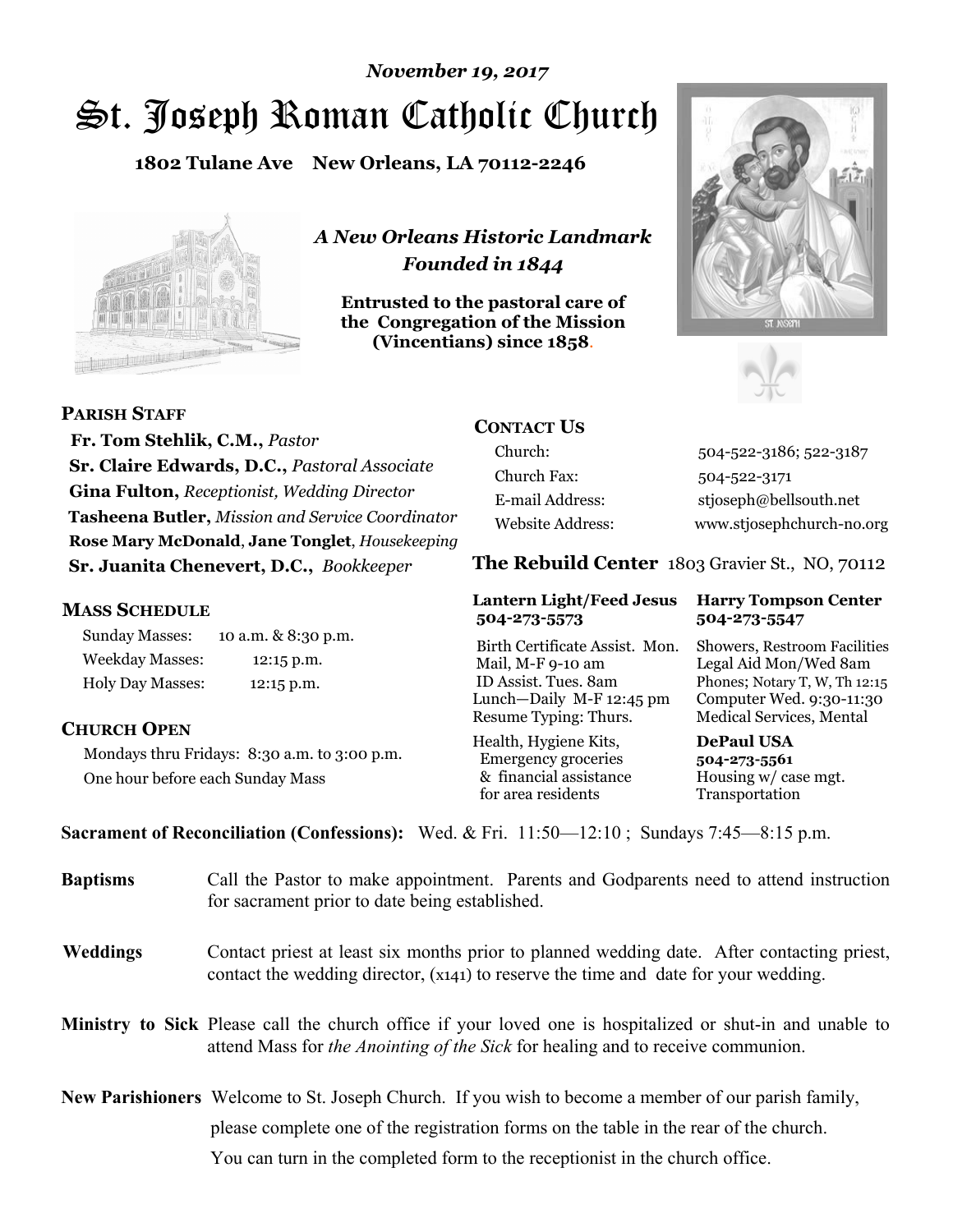# **Thirty-third Sunday in Ordinary Time November 19, 2017**



**10:00 am** *David Revolta (+), Austin D'Alfonso (L), Gloria Fontenot (+)* 

**8:30 pm** *St. Joseph Parishioners and Benefactors*

| Monday, November 20, 2017-                                                                 | <b>READINGS FOR THE WEEK</b>                                                   |
|--------------------------------------------------------------------------------------------|--------------------------------------------------------------------------------|
| 12:15 p.m. Mike Starsne                                                                    | <b>Sunday, Nov. 19</b> One in Faith # $1131$                                   |
| Tuesday, November 21, 2017—Presentation of BVM                                             | Mon.: 1 Mc 1:10-15, 41--63; Ps 119; Lk 18:35-43                                |
| $12:15$ p.m. Carolina Schiro (L)                                                           | Tuesday: 2 Mc 6:18-31; Ps 3:2-7; Lk 19:1-10                                    |
| Wednesday, November 22, 2017-St. Cecilia                                                   | Wed.: 2 Mc 7:1, 20-31; Ps 17:1-15; Lk 19:11-28                                 |
| 12:15 p.m. David Dapremont (+) Aberlardo Ayala (+)                                         | Thurs.: 1 Mc 2:15-29; Ps 50:1-15; Lk 19:41-44                                  |
| Thursday, November 23, 2017-Thanksgiving                                                   | Fri: 1 Mc 4:36-59; 1 Chr 29:10-12; Lk 19:45-48                                 |
| 12:15 pm Church and Office Closed                                                          | Saturday: 1 Mc 6:1-13; Ps 9:2-19; Lk 20:27-40                                  |
| Friday, November 24, 2017-St. Andrew Dung-Lac & Comp.<br>12:15 pm Church and Office Closed | Sunday: Ez 34:11-12, 15-17; Ps 23:1-3, 5-6;<br>1 Cor 15:20-26, 28; Mt 25:31-46 |

#### **YOUR PRAYERS ARE ASKED FOR THE FOLLOWING PARISHIONERS , WHO ARE IN NEED OF HEALING:**

 Willie Arnaudville, Anthony Blaise, Clarke Bordelon, Lawrence & Mamie Brown, Cheryl Butler, John Caron, John Gebbia, Sylvia Daily-Powell, Joseph Delay, Bernardine Dupre, Ben Eble III, Terry Eggleston, Linda Elwood, Heather Faircloth, Winston Falgout, Frances Fiegler, LaDonna Finch, Fr. Lou Franz, CM, Mark Eiserloh, Warren Frught, Roselyn Hansen, Madonna Hayden, Sarah Hollier-Watkins, Shelia Jones, Bennett Joseph , Jr., Ken Kussman, Landy Lanza, Jannie Ledet, Allen Maldonado, Sara Marino, Priscilla Martin, Karen McCoy, Mike Mullin, Hazle McMiller, Donna Moore, Regina Pichoff, Mark Raymond, Tina Roderfeld, Pippy Sanders, Mel & Gaspar Schiro; Anita Schexnayder; Charlie & Joanne Slocum, Melissa Tanet Collins, Sr. Malcolm Taylor, Jane Tonglet, George Tripkovich, Marion Vaughn, Juanita Ware, Darrell Walker, Mary Willis, Lynn Williams.

#### **SANCTUARY CANDLE AND MASS INTENTIONS**

The Sanctuary Candle is burning this week to pray for the eternal rest of **Robert Melerine, Jr.** To reserve a date to burn the Candle in memory of someone or for a special intention, please call the church office (522-3186). The Sanctuary Candle offering is \$15 for two weeks. The offering for Mass intentions is \$5.00 per Mass.

# **A Time for Thanksgiving**

 At the heart of our Thanksgiving celebration is the idea of giving thanks for the goodness of the season past. And yet how often do we simply give thanks to God for who we are and what we have when things are going well in our lives?

Thankfulness is much more than saying "Thank you" because we have to. Thankfulness is a way to experience the world, a way to perceive, a way to be surprised. Thankfulness is having open eyes and a short distance between the eyes and the heart.

In the New Testament, so much of Jesus' ministry took place at table. So many meals punctuate the New Testament – meals with Levi and his friends, meals with Simon the Pharisee, meals with crowds on the hillsides, meals with disciples, the ideal meals described in his parables. You can eat your way through the gospels! It is ultimately during the final meal that Jesus leaves us with his most precious gift in the Eucharist.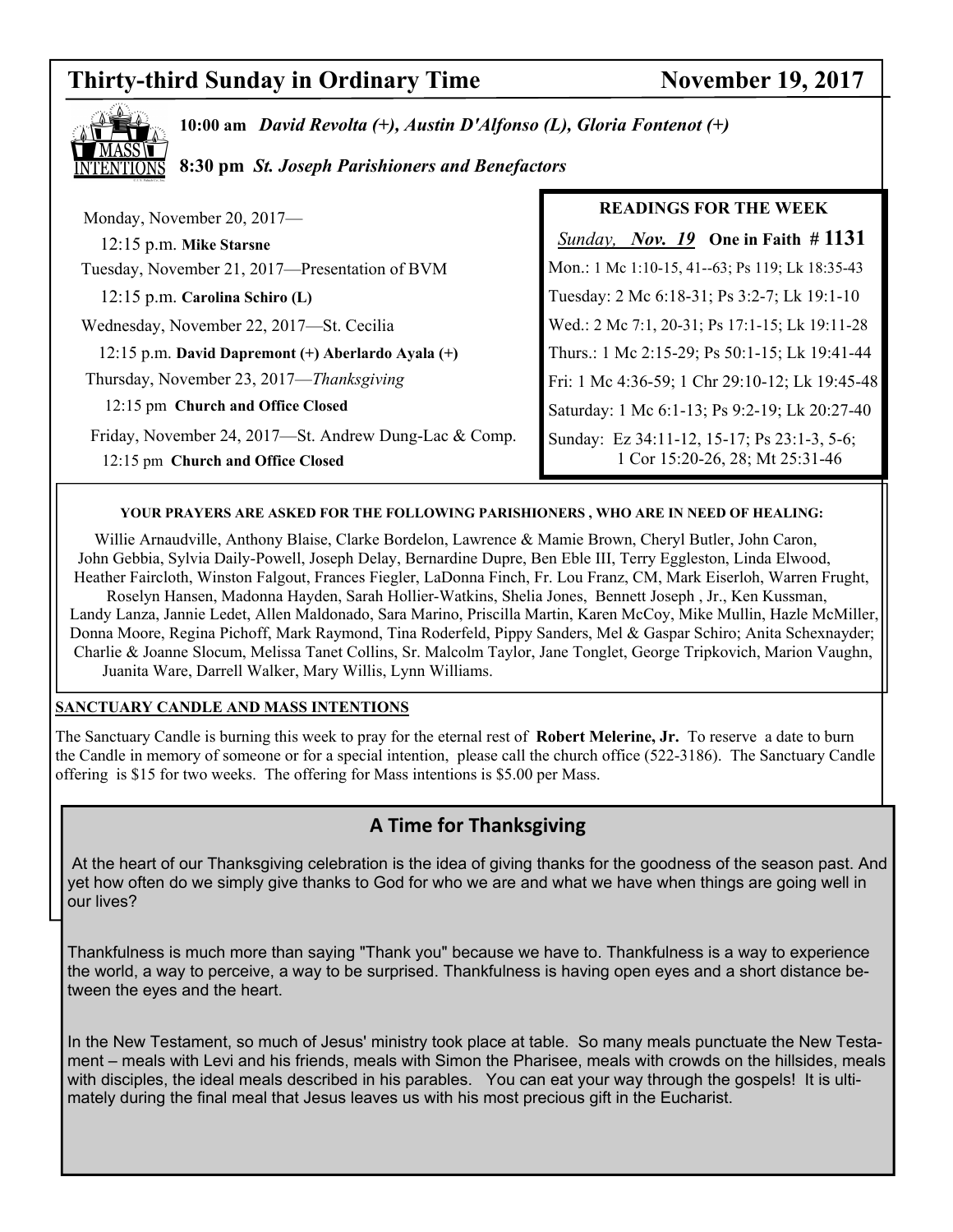*Thus will I bless you while I live; I will call upon your name.* Psalm 63: 7

### *PARISH CALENDAR*

Nov. 29 **Catholic Social Ministry Mtg.** *Wednesday (6:30 pm)*  Nov. 30 **RCIA** *Thursday* 6:30pm Chapel inside Church Dec. 3 **Children's Liturgy of the Word,** *Sunday, 10 am / 8:30pm* **TREASURE & STEWARDSHIP**

 **Sunday, Nov. 12, 2017…….\$ 4,741.00** 

 *Thank you for your generosity* 

**Who Dat Basket** The Marian Sodality is sponsoring a raffle for the New Orleans Saints Party Basket that will be raffled off on December 17. Tickets are \$5 and all proceeds benefit the Vincentian Bicentennial Xavier University Scholarship. Tickets can be purchased after Mass in church or by contacting any member of the Sodality.

**Racial Harmony Lecture** Tim Wise, one of the nation's most prominent antiracist essayists and educators, will speak on the "Great White Hoax: Racism, Divide-and-Conquer and the Politics of Trumpism" at Xavier University of Louisiana (XULA) Wednesday, Nov. 29, at 6:30 p.m. in the University Center Ballroom.

**#iGiveCatholic** #iGiveCatholic Giving Day is designed to inspire our Catholic communities to come together to support the organizations that shape our souls - including parishes, schools, ministries, and not-for-profit organizations - on

#GivingTuesday which is November 28th 2017. Please go to igivecatholic.org for additional information or to donate.

**175 Year Anniversary** Mass will be celebrated today, November 19, 2017, at 3:00 PM to honor the 175th anniversary of the founding of the Sisters of the Holy Family at the Sisters of the Holy Family Motherhouse, 6901 Chef Menteur Hwy., New Orleans, LA . The Papal Nuncio, Archbishop Pierre, will preside and preach at the Mass.



# **Pope Francis'** *November* **Intention**

That Christians in Asia, bearing witness to the Gospel in word and deed, may promote dialogue, peace, and mutual understanding, especially with those of other religions.

 The new exhibit of the Catholic Cultural Heritage Center, **"***The Church in the Crescent: 300 Years of Catholicism in New Orleans,*  is now on display at the Old Ursuline Convent M-F 10 am—4 pm and Saturday 9 am—2 pm.

# **TODAY'S READINGS**

**First Reading** — The woman who fears the LORD is to be praised (Proverbs 31:10-13, 19-20, 30-31).

**Psalm** — Blessed are those who fear the Lord (Psalm 128).

**Second Reading** — Brothers and sisters, you are children of the light (1 Thessalonians 5:1-6).

**Gospel** — To all those who have, more will be given, and they will have an abundance (Matthew 25:14-30).

# **SHARING OUR GIFTS**

 Autumn is the season for harvesting and sharing the fruits of our labors. This week's scriptures use images of the harvest, family life, pregnancy, and investment to describe the abundant harvest in the reign of God. We discover that sharing the gifts we have been given brings eternal rewards for everyone.

 In the Gospel parable a master entrusts his possessions to three servants before going on a journey. Each is given some talents. What they do with those talents determines what the master will do with them when he returns. How about us? What are we doing with our talents? How will our Master treat us when he returns?

#### **CHARTER FOR THE PROTECTION OF CHILDREN AND YOUNG PEOPLE**

In response to the Charter for the Protection of Children and Young People from the United States Conference of Catholic Bishops, the Archdiocese of New Orleans continues to make the Hot Line available for anyone who has been hurt or sexually abused by anyone who works for the Church. The Hot Line continues to be available; the number is (504) 522-5019. In continuing our commitment to support and to heal, we invite and encourage individuals who have been hurt or sexually abused recently or in the past by clergy, religious or other employees of the Archdiocese to call our Hot Line and your message will be received confidentially by a mental health professional. Anyone can make a direct call during regular business hours to the Victims' Assistance Coordinator at (504) 861-6253.